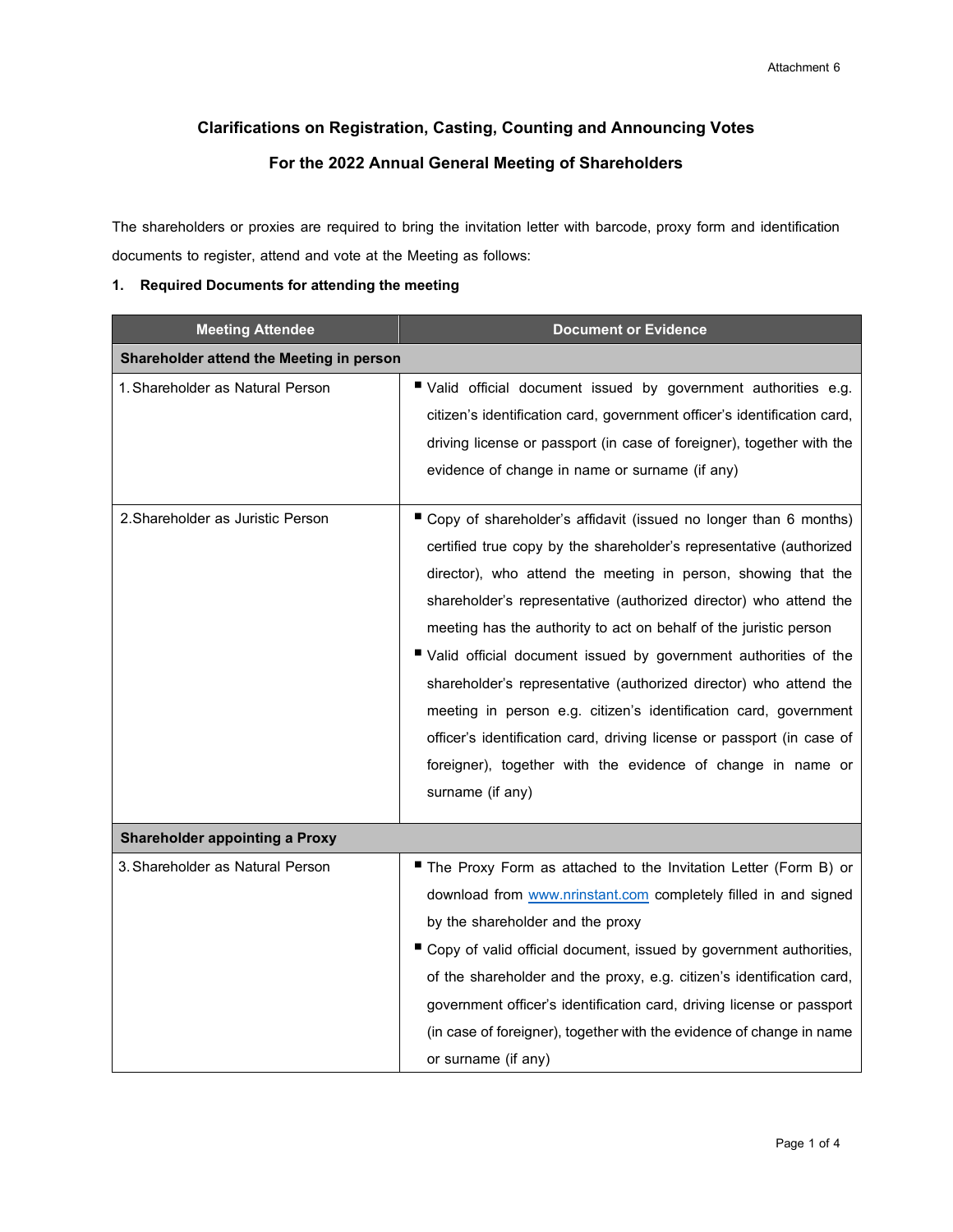| 4. Shareholder as Juristic Person     | 2. The Proxy Form as attached to the Invitation Letter (Form B) or       |
|---------------------------------------|--------------------------------------------------------------------------|
|                                       | download from www.nrinstant.com, completely filled in and signed         |
|                                       | by the authorized person of the juristic person and the proxy            |
|                                       | 3. Copy of the shareholder's affidavit (issued no longer than 6 months)  |
|                                       | certified true by the authorized person of the juristic person who       |
|                                       | assign the proxy, showing that the authorized person who assign          |
|                                       | the proxy has the authority to act on behalf of the juristic person      |
|                                       | 4. Copy of valid official document, issued by government authorities,    |
|                                       | of authorized person of the juristic person who assign the proxy         |
|                                       | and the proxy e.g. citizen's identification card, government officer's   |
|                                       | identification card, driving license or passport (in case of foreigner), |
|                                       | together with the evidence of change in name or surname (if any)         |
| 5. Granting proxy to the Company's    | The Proxy Form, as attached to the Invitation Letter (Form B) or         |
| independent director as per the names | download from www.nrinstant.com, which is marked in front of only        |
| listed in attachment 5                | one of the name of the Independent Directors specified in the Proxy      |
|                                       | Form, completely filled in and signed by the shareholder                 |
|                                       | In case the shareholder granting proxy is natural person:                |
|                                       | Copy of valid official document, issued by government                    |
|                                       | authorities, of the shareholder and the proxy, e.g. citizen's            |
|                                       | identification card, government officer's identification card,           |
|                                       | driving license or passport (in case of foreigner), together with        |
|                                       | the evidence of change in name or surname.                               |
|                                       | In case the shareholder granting proxy is juristic person:               |
|                                       | Copy of the shareholder's affidavit (issued no longer than               |
|                                       | 6 months) certified true by the authorized person of the juristic        |
|                                       | person who assign the proxy, showing that the authorized                 |
|                                       | person who assign the proxy has the authority to act on behalf           |
|                                       | of the juristic person                                                   |
|                                       | Copy of valid official document, issued by government                    |
|                                       | authorities, of authorized person of the juristic person who             |
|                                       | assign the proxy e.g. citizen's identification card, government          |
|                                       | officer's identification card, driving license or passport (in case      |
|                                       | of foreigner), together with the evidence of change in name or           |
|                                       | surname                                                                  |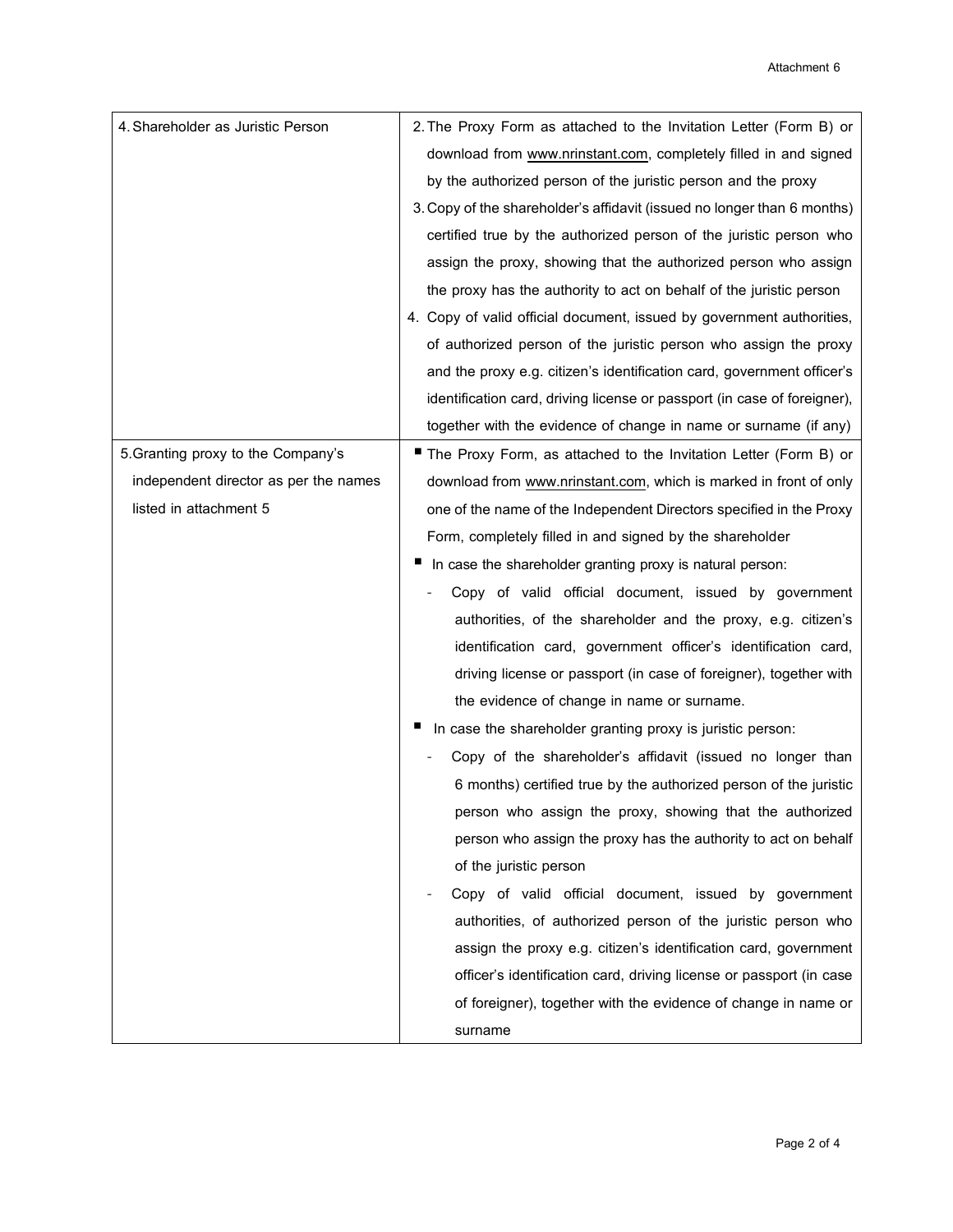| 6. For Foreign investor appointing | 5. The Proxy Form (Form C) as attached to the Invitation Letter, which   |
|------------------------------------|--------------------------------------------------------------------------|
| Custodian in Thailand              | is completely filled in and certified true by the shareholder and the    |
|                                    | proxy                                                                    |
|                                    | 6. Copy of the Custodian's affidavit certified true by the authorized    |
|                                    | person of the Custodian who assign the proxy, showing that the           |
|                                    | authorized person who assign the proxy has the authority to act on       |
|                                    | behalf of the Custodian                                                  |
|                                    | 7. Power of Attorney by foreign investor authorizing Custodian to        |
|                                    | assign proxy                                                             |
|                                    | 8. A Confirmation Letter or a copy of Custodian license, evidencing      |
|                                    | the rights to engage in custodian business                               |
|                                    | 9. Certified as true and correct copy of valid official document, issued |
|                                    | by government authorities, of authorized person of the juristic          |
|                                    | person who assign the proxy e.g. citizen's identification card,          |
|                                    | government officer's identification card, or passport (in case of        |
|                                    | foreigner)                                                               |

## Remarks ;

- 1. Each copy of documents must be certified as true and correct copy.
- 2. Each proxy form must affix stamp duty of 20 baht, in which the Company facilitate the shareholders by providing the stamp duty
- 3. For foreign documents, certification by notary public is required and if the document is a copy, it must be certified true and correct by authorized persons.
- 4. Documents that are not in Thai or English are required to have Thai or English translation attached and the translation of such is to be certified correct translation by the shareholder or the authorized persons.

#### **2. Registration**

The Company will open for registration for the shareholders' meeting at least 2.00 hours prior to the start of the meeting, which is from 12.00 p.m. on Thursday 22 April 2022 via electronic meeting (E-AGM) where shareholders can proceed the registration as stated in the Guideline for attending the 2022 Annual General Meeting of Shareholders through electronic meeting (E-AGM) in attachment 8.